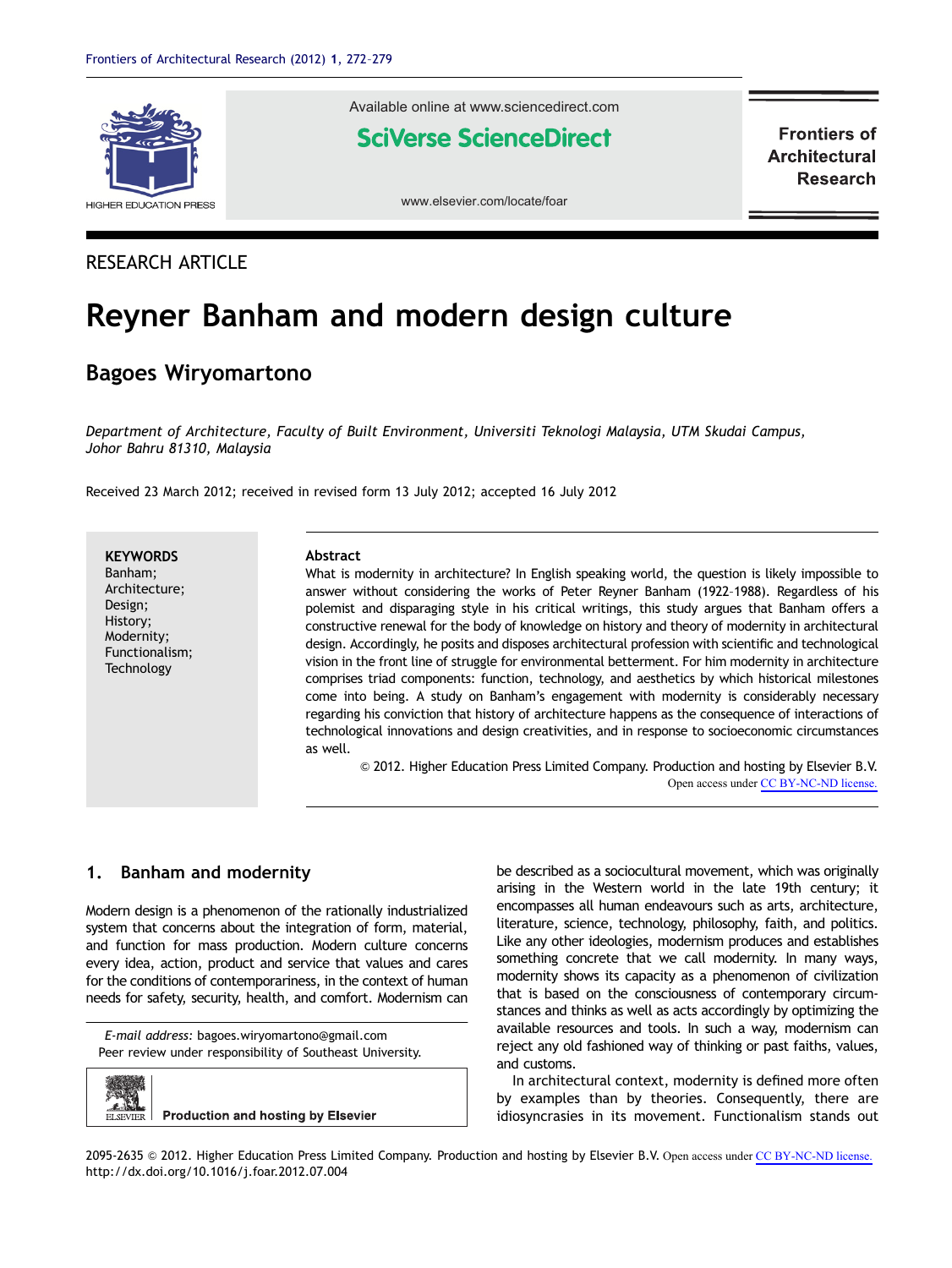from such idiosyncrasies ([Sharp, 2002:](#page--1-0) 4; [Benevolo, 1977](#page--1-0): 436; [Dean and Zevi, 1983; Birkert, 1994](#page--1-0): 3). Reyner Banham is one of many architectural historians who unveils and supports functionalism. He recalls the 1850s decree of Horatio Greenough: ''Beauty is the promise of function'' ([Whiteley, 2003:](#page--1-0) 295). In this sense, the history of architecture is neither a record of stylistic development nor a chronicle of most celebrated buildings. With this position, the notion of architecture at that time is in question. Banham quotes this to challenge for a reformulation of history of architecture in dealing with contemporary circumstances.

In respect to his vision on history, this study argues that rethinking modernity through Banham's works is worthwhile for architectural profession and education. One important reason to do this is the fact that Banham's contribution to history, theory, and criticism of architecture is undoubtedly constructive and inspiring; his vision goes beyond the conventional boundary of architecture. Accordingly, functionalism is not enough, but technological enthusiasm must be aware of the dangers of mindless mechanization and its environmental consequences. His works that explore interdisciplinarily the spirit and meanings of modernity, especially in the context of the built form and urban landscape that leads us to scrutinize the spiritual relationship between design and technology for humanity.

What is modernism in architecture? Studies on modernism in architecture have been presented in several publications. [Rykwert \(1983\)](#page--1-0) argues that the essential idea of modernism had been posed since the 18th century in French Academy. Accordingly, the French intellectuals and architects ranging from Claude Perrault to Nicholas Louis-Durand, have already put the Vitruvian Greco-Roman architectural doctrine in question; here, modernism is understood in the broadest sense of the words as the awareness of the contemporary world in the context of practice and technique. For Banham, the question on modernity is neither rhetorical nor prophetic, either in content or in tone. He takes the question seriously, which leads to an intricate investigation into the possibility of technology. History and theory of architecture in Banham's mind are indispensably inquisitive rather than a dry, dispassionate, and uncritical narrative. As far as the history and theory of modern architecture is concerned, no one is idiosyncratically able to talk and write about it without going through Banham's positions and expositions.

As one of the most profound theorists and historians on functionalism in the Age of Machine Aesthetics, the relation of Banham to modernism in architecture is seemingly neither a "father and son" relationship nor a "subject and object" binary, but it might be properly said as a co-existential pair of the 20th century architectural history. To certain extent, Banham is more than just an observer and a witness of historical movement of modern architecture. Properly speaking and regarding his rigorous scholarship, Banham is probably one of the best references of knowledge, power and subject of modernity in architectural history. As an editor of Architectural Review (1952), Banham is the man in action in polemics and debates on contemporary architecture in Western world.

This paper is intended to explore the relationship between Banham and modernism in theoretical and historical context of humanities and social sciences. The focus of investigation is to dismantle and unfold concepts and phenomena of modernism, which have been discussed, studied, and proposed by Banham. The purpose of the study is to unveil the virtue of architecture and its modernity for architectural education and profession. In doing so, this study is expected to make a contribution to architectural discourse on modernity based on Banham's texts. The limitation of the study is Banham's textual works in terms of his publications, letters, interviews, and other writings on his works and his person.

The approach to Banham's works in this study is considerably hermeneutical by which Banham's concepts and its modern contextuality will be necessarily dismantled and unfolded for their intrinsic and explicit meanings and significances. By nature, the study is to make modernism a case based upon Banham's passion in the dynamic relationship between technological innovations and artistic endeavours that happens and makes a history for the presence of architecture. This study will emphasize its analysis in an explorative way that enables one to see the interplay between power, knowledge, and subject in Western industrial and capitalist cultures. The goal of this study is to uncover and to unfold Banham's vision on history of architecture as the immediate future of comprehensive ecosystems, instead of dated works in classified styles by names of architects [\(Banham, 2009:](#page--1-0) xxxiv). In order to achieve this goal, this study will handle three categories of architectural presence: function, technology, and aesthetics. These threefold presence will be studied with respect to Banham's thoughts, positions, commentaries, notes, and unspoken messages.

Furthermore, the nature of analysis in this study is an interdisciplinary investigation in the context of sociocultural reality. Banham's concepts and prepositions will be scrutinized from its origin to its broadly contextual form. In doing so, the study is neither to enhance nor to criticize Banham's works. Rather, this study is to explore the problems, constraints, and opportunities of Banham's vision on modernity and its pertinence for the future of architectural profession and education.

As a public thing, architecture is never immune from power play that shapes, constructs, sustains or demolishes its presence. Accordingly, architecture as observed by Banham is human condition that moves always with the time because it helps to create the time [\(Banham, 1974](#page--1-0): 3–4). For him, professionally, architects are believed to be capable of being form-giver, creator, and controller of human environment. In the light of Zeitgeist (Eisenman in [Hays, 2000:](#page--1-0) 529. See also [Nesbitt, 1996:](#page--1-0) 217; [Tournikiotis, 2001](#page--1-0): 154), architects are morally responsible for the quality of the built environment because they are trained and educated for making places, instead of destroying them into pieces. The thing of architecture for Banham is one of the thinkable modes of design that for some reason had come to occupy a position of cultural privilege in relation to construction industry [\(Banham, 1999](#page--1-0): 294). As a thinkable thing, architecture, by its design, presents functional environment, attractive form, and truthful construction, which qualifies it as a cultural artifact. In this respect, design does make a difference for the built environment to be qualified as architecture. In doing so, architects as designers are morally due to perform their best effort for a well-designed building by which human needs are well accommodated with safe, healthy, and beautiful environment.

Since his interest in history is what happens along the shifting frontier between technology and art [\(Whiteley, 2003](#page--1-0): 407), this study will be focused on Banham's critical assessments, positions, and thoughts on three main categories of architecture as a thinkable thing: function, technology, and